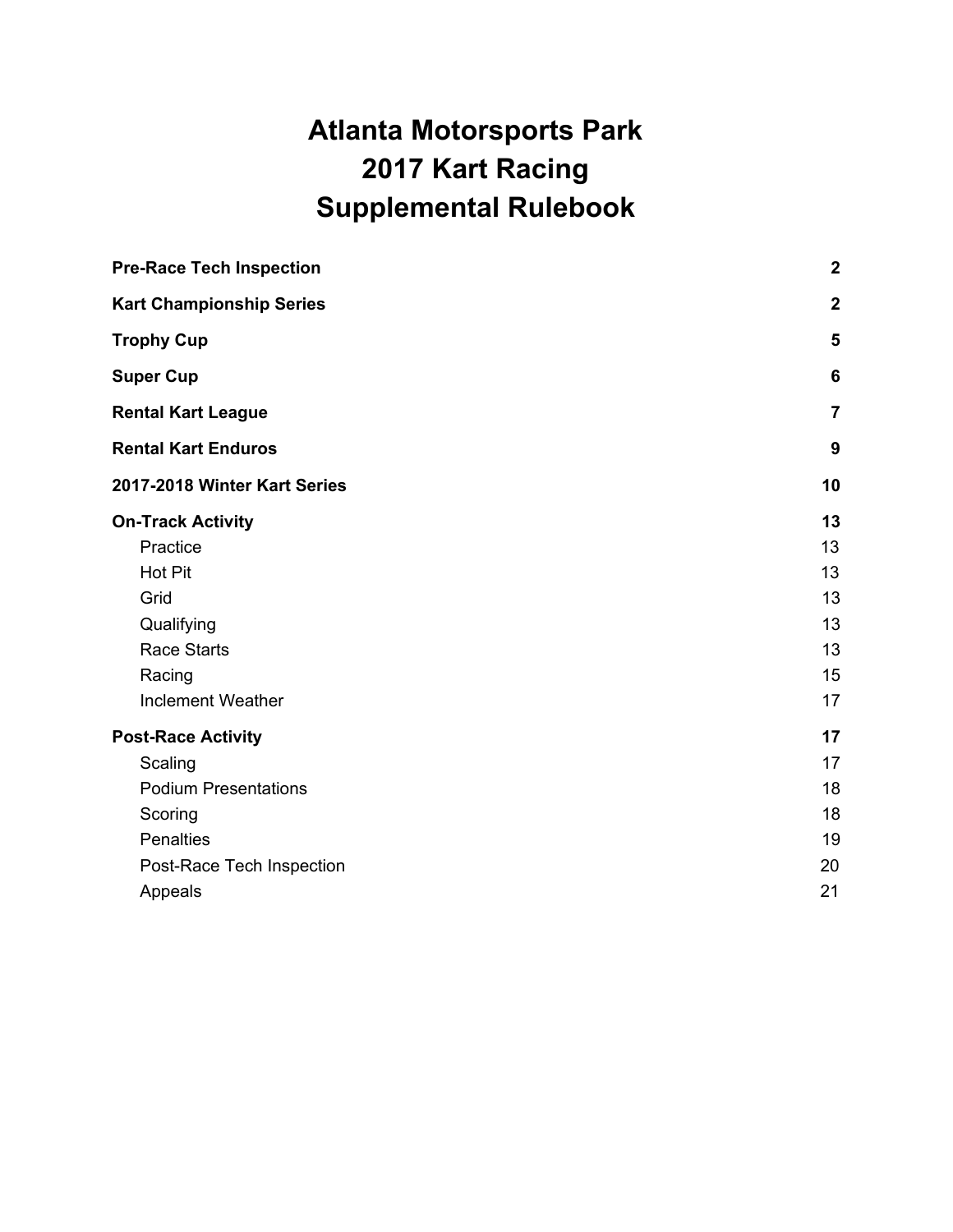# <span id="page-1-0"></span>1.Pre-Race Tech Inspection

- a. Each driver's kart must have the number they registered with displayed on all four sides legibly.
- b. All karts must run CIK-standard bodywork. The bodywork does not have to be homologated, but it must be built to the CIK homologation standards.
	- i. The exception to this rule is rear bumpers: metal rear bumpers are allowed, but they have to cover the rear tires to the extent that plastic CIK rear bumpers do. No "loop" bumpers.
- c. Each driver's kart must pass through pre-tech inspection and have a pre-tech band on the frame before heading out on track for qualifying.
- d. Pre-Tech consists of a self-tech sheet where a signature must be made by either the driver or parent, claiming that they have complied with the safety requirements, as well as the helmet of the driver being used to check for a SNELL or DOT rating.
	- i. All SNELL-rated helmets must be rated 2010 or higher
- e. The transponder must be located no less than 9" from the center of the kingpin on the same side.

# <span id="page-1-1"></span>2.Kart Championship Series

- a. Series Format
	- i. Championship
		- 1. The Final for each Round dictates the points each driver receives from a round.
		- 2. The best 6 of 8 point totals will count towards a driver's championship, and the lowest 2 point totals are dropped, with the exception of Major DQs that cannot be dropped.
	- ii. Entry Fees
		- 1. \$65 Pre-Entry Single Class, Single Driver
		- 2. \$15 Off Entry AMP Members
		- 3. \$15 Late Fee Added onto Entries registered on day of event
		- 4. \$25 Second Class, Same Driver Entry
			- a. Does not receive late fee added on
		- 5. \$125 Pro Concession Class Entry
			- a. Includes kart and helmet rental
	- iii. Pit Passes
		- 1. \$12 Non-Members Ages 11 & Over
		- 2. \$8 AMP Members, Dawsonville Residents, or Non-Members Aged 7 - 11
		- 3. FREE Children ages 6 & Under
	- iv. Series runs once a month on Saturdays from March to October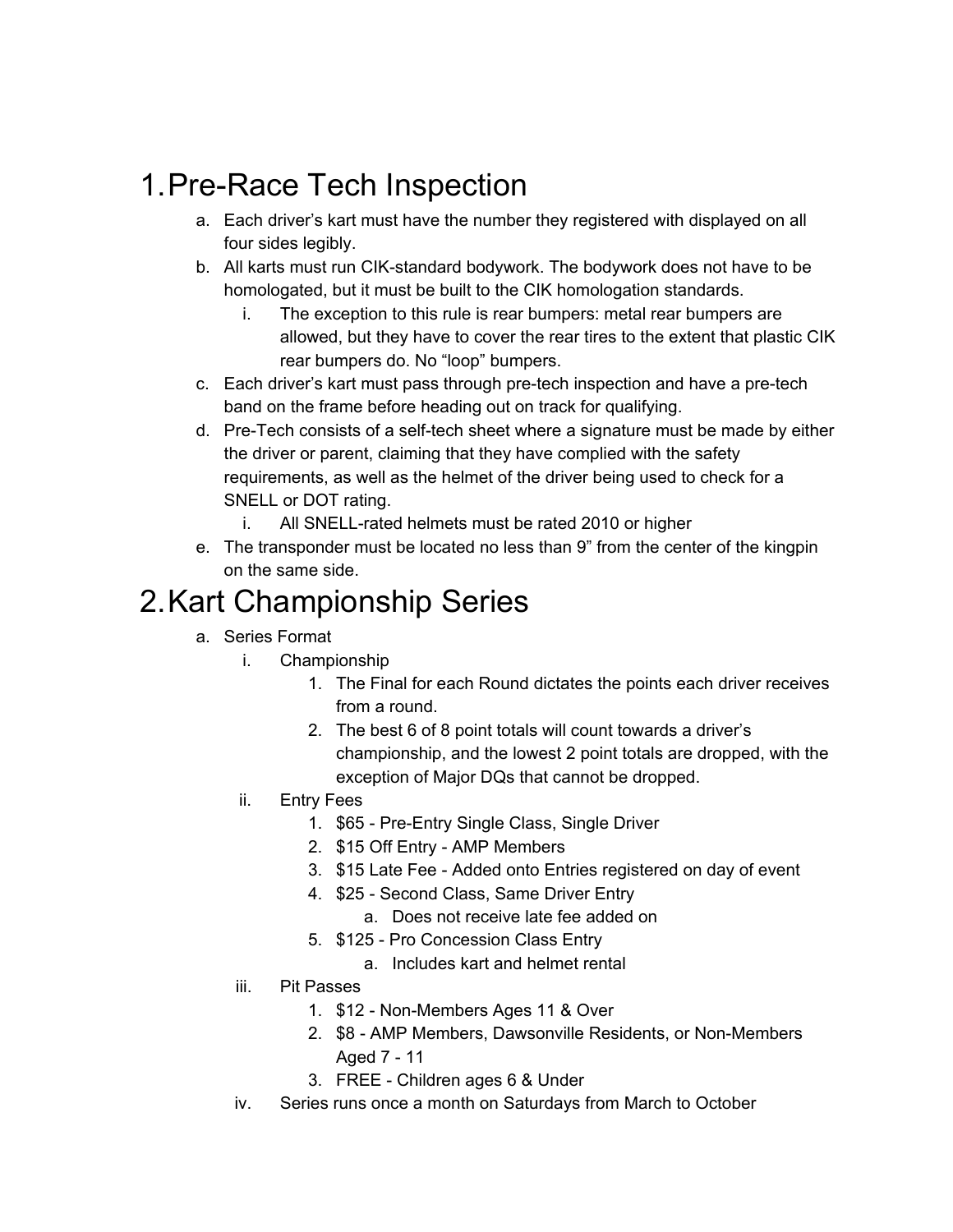- v. Competes on AMP Karting's A-Circuit
- b. Raceday Format
	- i. Session Layout
		- 1. Practice 1 (5 7 Minutes)
		- 2. Practice 2 (5 7 Minutes)
		- 3. Qualifying (6 Minutes)
		- 4. Pre Final (8 10 Laps)
		- 5. Final (12 15 Laps)
	- ii. Drivers Meeting
		- 1. Takes place in between Qualifying and Pre Final
		- 2. Mandatory for all drivers
		- 3. Touches on any rule changes
	- iii. Podium Presentations
		- 1. Top 3 Finishers from Final for all classes except Pro Concession
		- 2. Top 3 from Total Points given from all 3 Heats in Pro Concession
	- iv. Time Schedule
		- 1. Varies from Race-to-Race based on Run Groups and Turnout Per Class
- c. Class Structure
	- i. Comer Kid Kart
		- 1. **Age:** 5 8 Years Old
		- 2. **Engine:** Comer C50
		- 3. **Minimum Weight:** 150 lbs
		- 4. **Gas:** Sunoco 90 from AMP Fuel Center
		- 5. **Tire:** MG "HZ" Red 4.5/4.5 OR Hoosier EL26 4.5/4.5 until May 1st, 2017
	- ii. TaG Rookie
		- 1. **Age:** 7 10 Years Old
		- 2. **Engine:** Rotax Micro Max / IAME Mini Swift (16mm Header)
		- 3. **Minimum Weight:** Rotax 230 lbs / IAME 225 lbs
		- 4. **Gas:** Sunoco 98 from AMP Fuel Center
		- 5. **Tire:** MG "HZ" Red 4.5/4.5 OR Hoosier EL26 4.5/4.5 until May 1st, 2017
	- iii. TaG Cadet
		- 1. **Age:** 8 12 Years Old
		- 2. **Engine:** IAME Mini Swift
		- 3. **Minimum Weight:** 245 lbs
		- 4. **Gas:** Sunoco 98 from AMP Fuel Center
		- 5. **Tire:** MG "HZ" Red 4.5/4.5 OR Hoosier EL26 4.5/4.5 until May 1st, 2017
	- iv. TaG Junior
		- 1. **Age:** 12 16 Years Old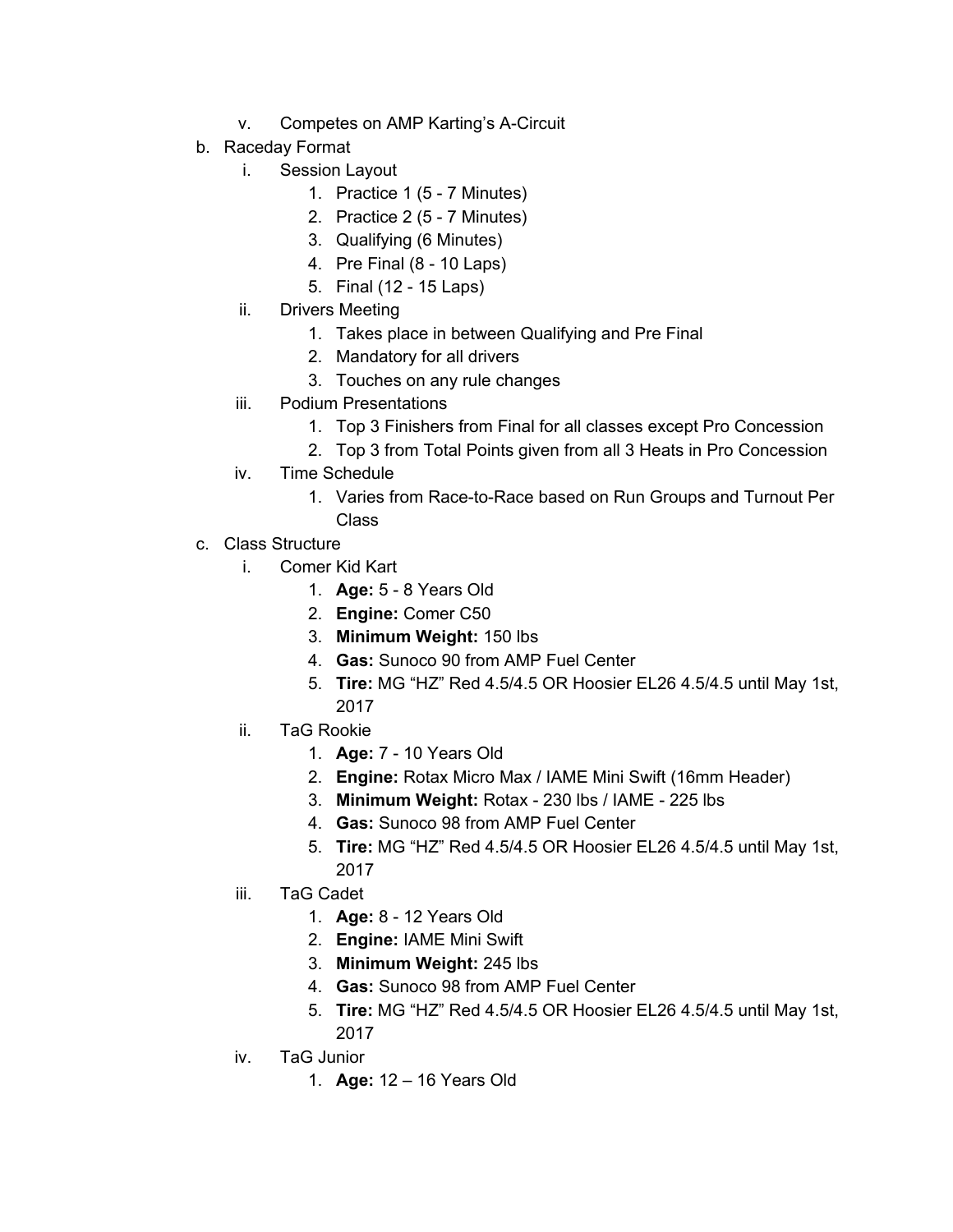- 2. **Engine:** IAME X30 (29 mm Header) / IAME Leopard (25 mm Header) / Rotax Junior Max / Rotax Junior Max EVO
- 3. **Minimum Weight:** X30 & Leopard 320 lbs / Rotax Pre-EVO & Rotax EVO – 330 lbs
- 4. **Gas:** Sunoco 98 from AMP Fuel Center
- 5. **Tire:** MG "FZ" Yellow 4.5/7.1 OR Hoosier MMX-A 4.5/7.1 until May 1st, 2017
- v. TaG Senior
	- 1. **Age:** 15+ Years Old
	- 2. **Engine:** IAME X30 / IAME Leopard / Rotax Senior Max / Rotax Senior Max EVO / PRD Fireball
	- 3. **Minimum Weight:** X30 & Leopard 375 lbs / PRD, Rotax Pre-EVO, & Rotax EVO – 360 lbs
	- 4. **Gas:** Sunoco 98 from AMP Fuel Center
	- 5. **Tire:** MG "FZ" Yellow 4.5/7.1 OR Hoosier MMX-A 4.5/7.1 until May 1st, 2017
- vi. TaG Master
	- 1. **Age:** 32+ Years Old or 18+ Years Old at 200+ lbs with gear
	- 2. **Engine:** IAME X30 / IAME Leopard / Rotax Senior Max / Rotax Senior Max EVO / PRD Fireball
	- 3. **Minimum Weight:** X30 & Leopard 400 lbs / Rotax Pre-EVO, Rotax EVO, & PRD – 385 lbs
	- 4. **Gas:** Sunoco 98 from AMP Fuel Center
	- 5. **Tire:** MG "FZ" Yellow 4.5/7.1 OR Hoosier MMX-A 4.5/7.1 until May 1st, 2017
- vii. LO206 Kid Kart
	- 1. **Age:** 5 8 Years Old
	- 2. **Engine:** Briggs & Stratton LO206 Junior
	- 3. **Minimum Weight:** 200 lbs
	- 4. **Gas:** Sunoco 90 from AMP Fuel Center
	- 5. **Tire:** MG "HZ" Red 4.5/4.5 OR Hoosier EL26 4.5/4.5 until May 1st, 2017
- viii. LO206 Cadet
	- 1. **Age:** 8 12 Years Old
	- 2. **Engine:** Briggs & Stratton LO206 w/ Green Slide
	- 3. **Weight:** 265 lbs
	- 4. **Gas:** Sunoco 90 from AMP Fuel Center
	- 5. **Tire:** MG "HZ" Red 4.5/4.5 OR Hoosier EL26 4.5/4.5 until May 1st, 2017
- ix. LO206 Junior
	- 1. **Age:** 12 16 Years Old
	- 2. **Engine:** Briggs & Stratton LO206 w/ Yellow Slide
	- 3. **Weight:** 310 lbs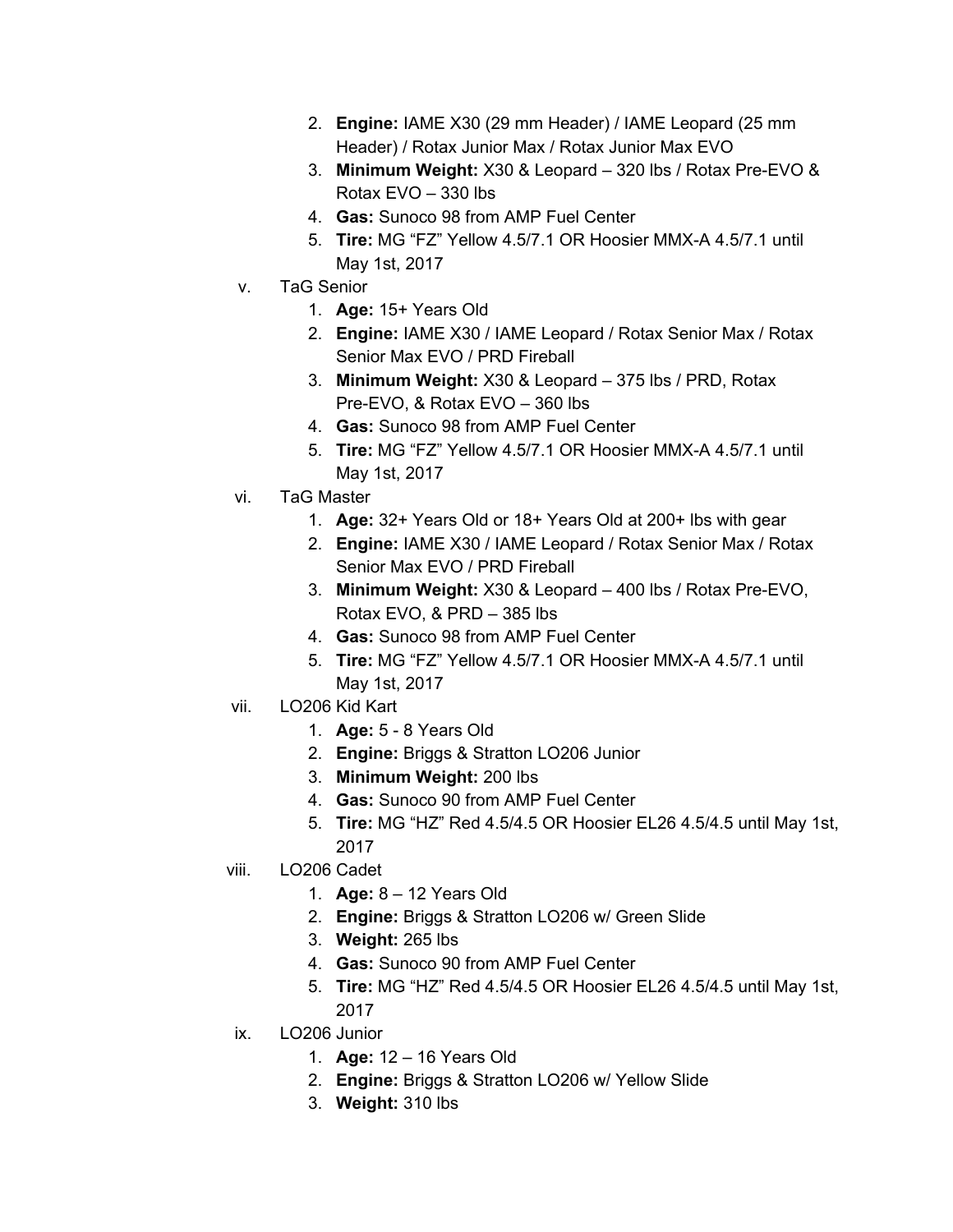- 4. **Gas:** Sunoco 90 from AMP Fuel Center
- 5. **Tire:** MG "HZ" Red 4.5/7.1 OR Hoosier EL26 4.5/7.1 until May 1st, 2017
- x. LO206 Senior
	- 1. **Age:** 15+ Years Old
	- 2. **Engine:** Briggs & Stratton LO206
	- 3. **Weight:** 360 lbs
	- 4. **Gas:** Sunoco 90 from AMP Fuel Center
	- 5. **Tire:** MG "HZ" Red 4.5/7.1 OR Hoosier EL26 4.5/7.1 until May 1st, 2017
- xi. LO206 Master
	- 1. **Age:** 32+ Years Old OR 18+ Years Old at 200+ lbs w/ Driving Gear
	- 2. **Engine:** Briggs & Stratton LO206
	- 3. **Weight:** 390 lbs
	- 4. **Gas:** Sunoco 90 from AMP Fuel Center
	- 5. **Tire:** MG "HZ" Red 4.5/7.1 OR Hoosier EL26 4.5/7.1 until May 1st, 2017
- xii. Pro Concession Light
	- 1. **Age:** 12+ Years Old
	- 2. **Minimum Driver Weight:** 135 lbs
- xiii. Pro Concession Medium
	- 1. **Age:** 12+ Years Old
	- 2. **Minimum Driver Weight:** 175 lbs
- xiv. Pro Concession Heavy
	- 1. **Age:** 12+ Years Old
	- 2. **Minimum Driver Weight:** 210 lbs
- xv. Local Option Clause
	- 1. If you have 4 or more pre-registered racers ready to compete in a class not listed, a separate run group will be made for you.
	- 2. This is on a race-to-race basis and is only offered at AMP's discretion, so please contact AMP Race Director Xander Clements at [Xander@100mphlunch.com](mailto:Xander@100mphlunch.com) to check availability.
- d. Schedule
	- i. Round 1: March 25th, 2017
	- ii. Round 2: April 29th, 2017
	- iii. Round 3: May 13th, 2017
	- iv. Round 4: June 17th, 2017
	- v. Round 5: July 22nd, 2017
	- vi. Round 6: August 19th, 2017
	- vii. Round 7: September 9th, 2017
	- viii. Round 8: October 7th, 2017
	- ix. Championship Banquet: October 8th, 2017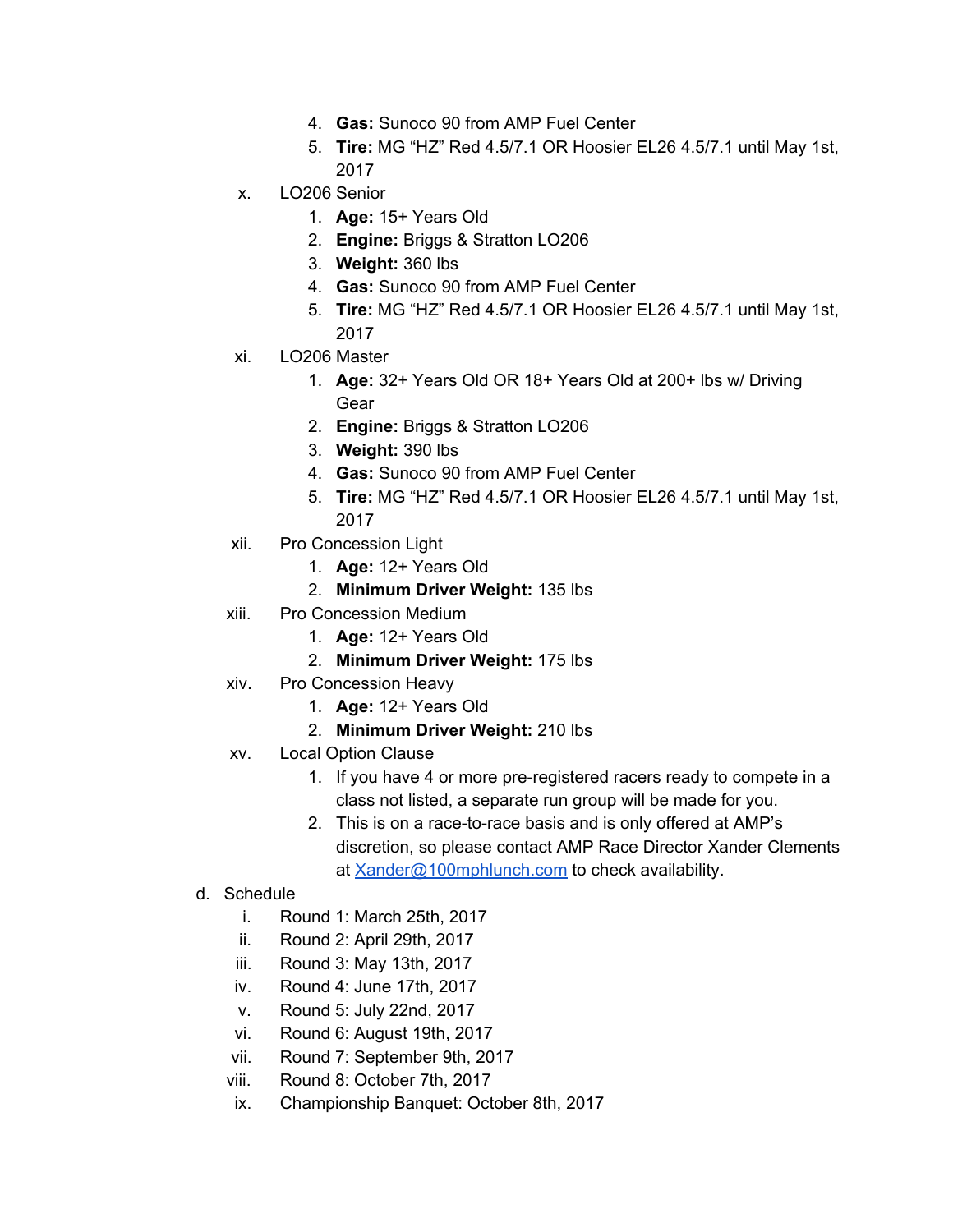# <span id="page-5-0"></span>3.Trophy Cup

- a. Series Format
	- i. Championship
		- 1. Both Race 1 and Race 2 are scored as two equally-counting independent races in the championship.
		- 2. The best 5 of 6 point totals will count towards a driver's championship, and the lowest 1 point total is dropped, with the exception of Major DQs that cannot be dropped.
	- ii. Entry Fees
		- 1. \$47 Pre-Entry Single Class, Single Driver
		- 2. \$12 Off Entry AMP Members
		- 3. \$12 Late Fee Added onto Entries registered on day of event
	- iii. Series runs bi-monthly from April to August on Saturdays
	- iv. Competes on AMP Karting's B-Circuit
- b. Raceday Format
	- i. Session Layout
		- 1. Warmup (10 Minutes)
		- 2. Race 1 (25 Laps)
		- 3. Race 2 (25 Laps)
	- ii. Drivers Meeting
		- 1. Takes place immediately following Warmup
		- 2. Mandatory for all drivers
		- 3. Hosts Draw to determine Starting Order for Race 1 and Race 2
	- iii. Podium Presentations
		- 1. Top 3 Points Finishers combined from Races 1 & 2
	- iv. Time [Schedule](http://atlantamotorsportspark.com/wp-content/uploads/2017/01/AMPTrophyCupSchedule.pdf)
- c. Class Structure
	- i. LO206 Senior
		- 1. **Age:** 15+ Years Old
		- 2. **Engine:** Briggs & Stratton LO206
		- 3. **Weight:** 360 lbs
		- 4. **Gas:** Sunoco 90 from AMP Fuel Center
		- 5. **Tire:** MG "HZ" Red 4.5/7.1 OR Hoosier EL26 4.5/7.1 until May 1st, 2017
	- ii. LO206 Master
		- 1. **Age:** 32+ Years Old OR 18+ Years Old at 200+ lbs w/ Driving Gear
		- 2. **Engine:** Briggs & Stratton LO206
		- 3. **Weight:** 390 lbs
		- 4. **Gas:** Sunoco 90 from AMP Fuel Center
		- 5. **Tire:** MG "HZ" Red 4.5/7.1 OR Hoosier EL26 4.5/7.1 until May 1st, 2017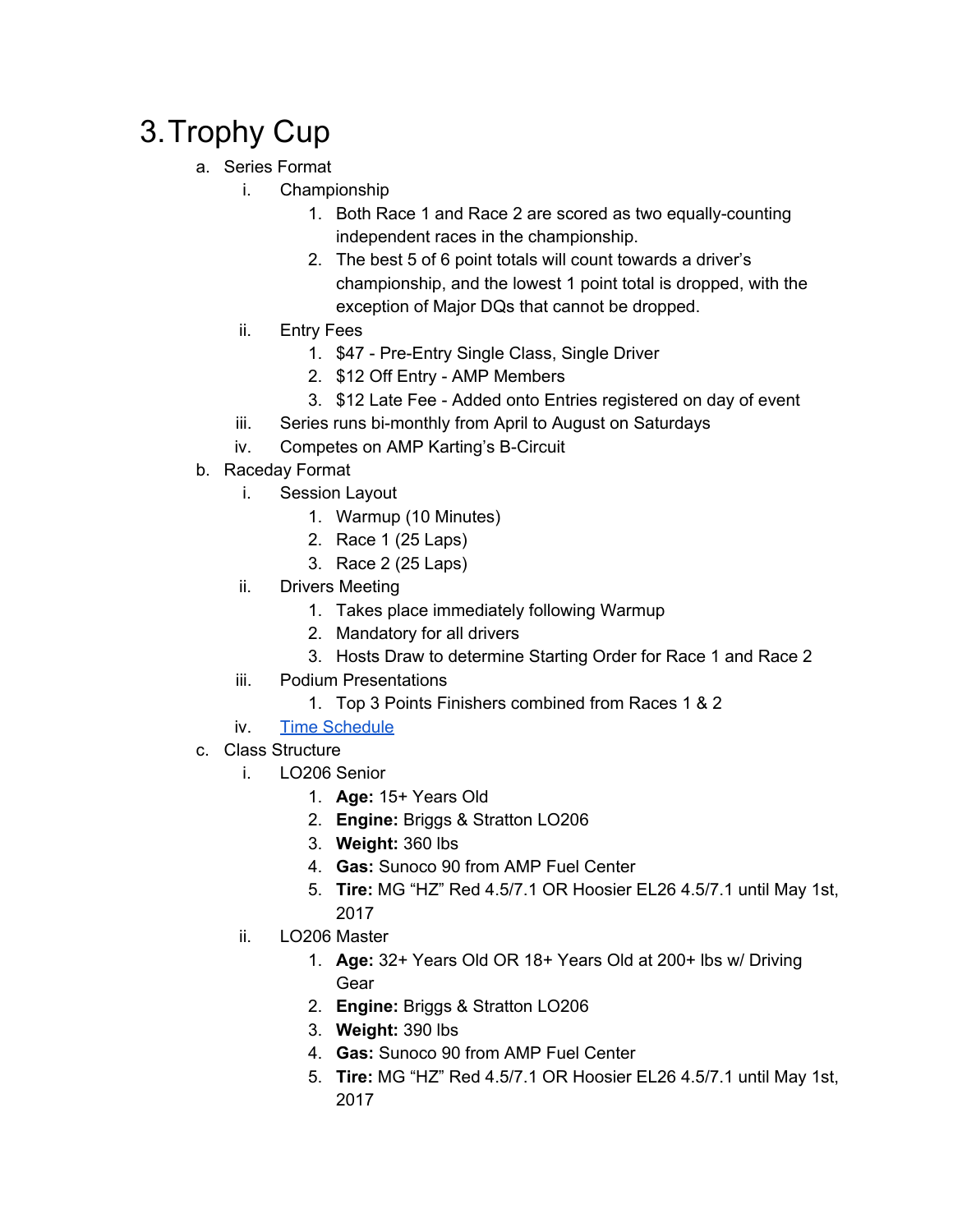- d. Schedule
	- i. Round 1: April 9th, 2017
	- ii. Round 2: June 4th, 2017
	- iii. Round 3: August 13th, 2017
	- iv. Championship Banquet: October 8th, 2017

# <span id="page-6-0"></span>4.Super Cup

- a. Series Format
	- i. Championship
		- 1. Both Race 1 and Race 2 are scored as two equally-counting independent races in the championship.
		- 2. The best 5 of 6 point totals will count towards a driver's championship, and the lowest 1 point total is dropped, with the exception of Major DQs that cannot be dropped.
	- ii. Entry Fees
		- 1. \$47 Pre-Entry Single Class, Single Driver
		- 2. \$12 Off Entry AMP Members
		- 3. \$12 Late Fee Added onto Entries registered on day of event
	- iii. Series runs bi-monthly from April to August on Saturdays
	- iv. Competes on AMP Karting's B-Circuit, A-Circuit, and Super B-Circuit.
- b. Raceday Format
	- i. Session Layout
		- 1. Warmup (10 Minutes)
		- 2. Race 1 (Laps Vary Based on Track Layout)
		- 3. Race 2 (Laps Vary Based on Track Layout)
	- ii. Drivers Meeting
		- 1. Takes place immediately following Warmup
		- 2. Mandatory for all drivers
		- 3. Hosts Draw to determine Starting Order for Race 1 and Race 2
	- iii. Podium Presentations
		- 1. Top 3 Points Finishers combined from Races 1 & 2
	- iv. Time [Schedule](http://atlantamotorsportspark.com/wp-content/uploads/2017/01/AMPSuperCupSchedule.pdf)

#### c. Class Structure

- i. TaG Senior
	- 1. **Age:** 15+ Years Old
	- 2. **Engine:** IAME X30 / IAME Leopard / Rotax Senior Max / Rotax Senior Max EVO / PRD Fireball
	- 3. **Minimum Weight:** X30 & Leopard 375 lbs / PRD, Rotax Pre-EVO, & Rotax EVO – 360 lbs
	- 4. **Gas:** Sunoco 98 from AMP Fuel Center
	- 5. **Tire:** MG "FZ" Yellow 4.5/7.1
- ii. TaG Master
	- 1. **Age:** 32+ Years Old or 18+ Years Old at 200+ lbs with gear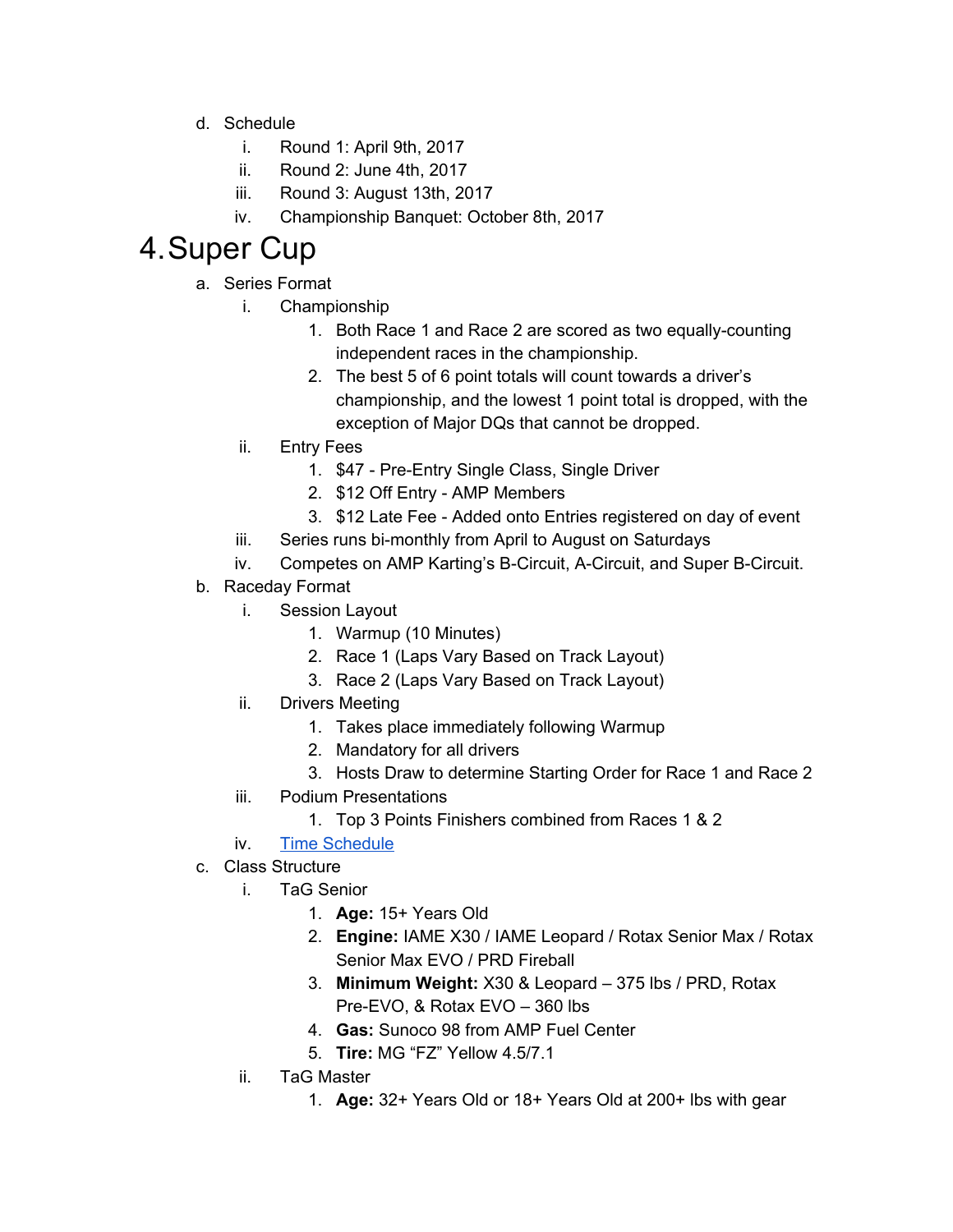- 2. **Engine:** IAME X30 / IAME Leopard / Rotax Senior Max / Rotax Senior Max EVO / PRD Fireball
- 3. **Minimum Weight:** X30 & Leopard 400 lbs / Rotax Pre-EVO, Rotax EVO, & PRD – 385 lbs
- 4. **Gas:** Sunoco 98 from AMP Fuel Center
- 5. **Tire:** MG "FZ" Yellow 4.5/7.1
- d. Schedule
	- i. Round 1: May 7th, 2017 (A-Circuit)
	- ii. Round 2: July 2nd, 2017 (B-Circuit)
	- iii. Round 3: September 17th, 2017 (Super B-Circuit)
	- iv. Championship Banquet: October 8th, 2017

# <span id="page-7-0"></span>5.Rental Kart League

- a. Series Format
	- i. Championship
		- 1. Both Race 1 and Race 2 are scored as two equally-counting independent races in the championship.
		- 2. The best 10 of 12 point totals will count towards a driver's championship, and the lowest 2 point totals are dropped, with the exception of Major DQs that cannot be dropped.
	- ii. Entry Fees
		- 1. \$89 Single Night Entry
		- 2. \$475 Season Entry (6 Nights)
	- iii. 3 separate seasons split over the calendar year, with each season 6-nights in length, repeating weekly on Thursdays
	- iv. Competes on AMP Karting's B-Circuit, A-Circuit, and Super B-Circuit.
- b. Raceday Format
	- i. Session Layout
		- 1. Qualifying 1
		- 2. Race 1 (Laps Vary Based on Track Layout Grid Set by Qualifying 1)
		- 3. Qualifying 2
		- 4. Race 2 (Laps Vary Based on Track Layout Grid Set by Qualifying 2)
	- ii. Drivers Meeting
		- 1. Takes place prior to Qualifying 1
		- 2. Mandatory for all drivers
			- a. If driver misses drivers meeting, he/she will start at the back of each race regardless of where they qualify
	- iii. Podium Presentations
		- 1. Top 3 Points Finishers combined from Races 1 & 2
	- iv. Time [Schedule](http://atlantamotorsportspark.com/wp-content/uploads/2017/01/AMPRentalKartLeagueSchedule.pdf)
- c. Class Structure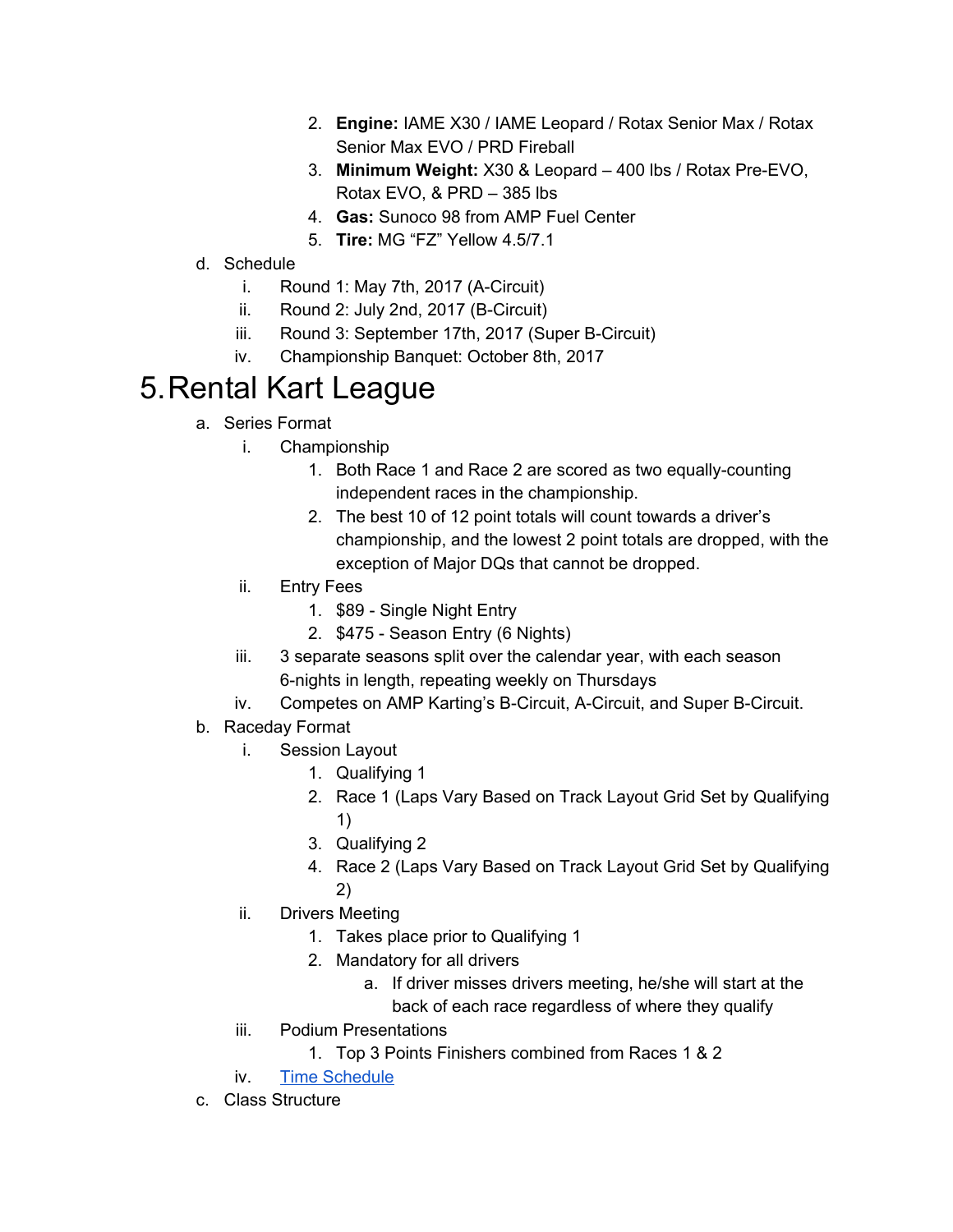- i. Rental Kart Light
	- 1. **Age:** 12+ Years Old
	- 2. **Minimum Driver Weight:** 175 lbs
- ii. Rental Kart Heavy
	- 1. **Age:** 12+ Years Old
	- 2. **Minimum Driver Weight:** 210 lbs
- d. Schedule
	- i. Spring League Round 1: April 6th, 2017
	- ii. Spring League Round 2: April 13th, 2017
	- iii. Spring League Round 3: April 20th, 2017
	- iv. Spring League Round 4: April 27th, 2017
	- v. Spring League Round 5: May 4th, 2017
	- vi. Spring League Round 6: May 11th, 2017
	- vii. Summer League Round 1: July 6th, 2017
	- viii. Summer League Round 2: July 13th, 2017
	- ix. Summer League Round 3: July 20th, 2017
	- x. Summer League Round 4: July 27th, 2017
	- xi. Summer League Round 5: August 3rd, 2017
	- xii. Summer League Round 6: August 10th, 2017
	- xiii. Fall League Round 1: October 5th, 2017
	- xiv. Fall League Round 2: October 12th, 2017
	- xv. Fall League Round 3: October 19th, 2017
	- xvi. Fall League Round 4: October 26th, 2017
	- xvii. Fall League Round 5: November 2nd, 2017
	- xviii. Fall League Round 6: November 9th, 2017

### <span id="page-8-0"></span>6.Rental Kart Enduros

- a. Series Format
	- i. Championship
		- 1. There is no championship for the Rental Kart Enduros.
	- ii. Entry Fees
		- 1. \$450 4-Hour Enduro Entry
			- a. AMP Members receive \$25 discount
		- 2. \$675 6-Hour Enduro Entry
			- a. AMP Members receive \$25 discount
		- 3. \$900 8-Hour Enduro Entry
			- a. AMP Members receive \$50 discount
		- 4. \$1,125 10-Hour Enduro Entry
			- a. AMP Members receive \$50 discount
	- iii. 4 separate races split approximately 2-3 months apart
	- iv. Competes on AMP Karting's A-Circuit
- b. Raceday Format
	- i. Session Layout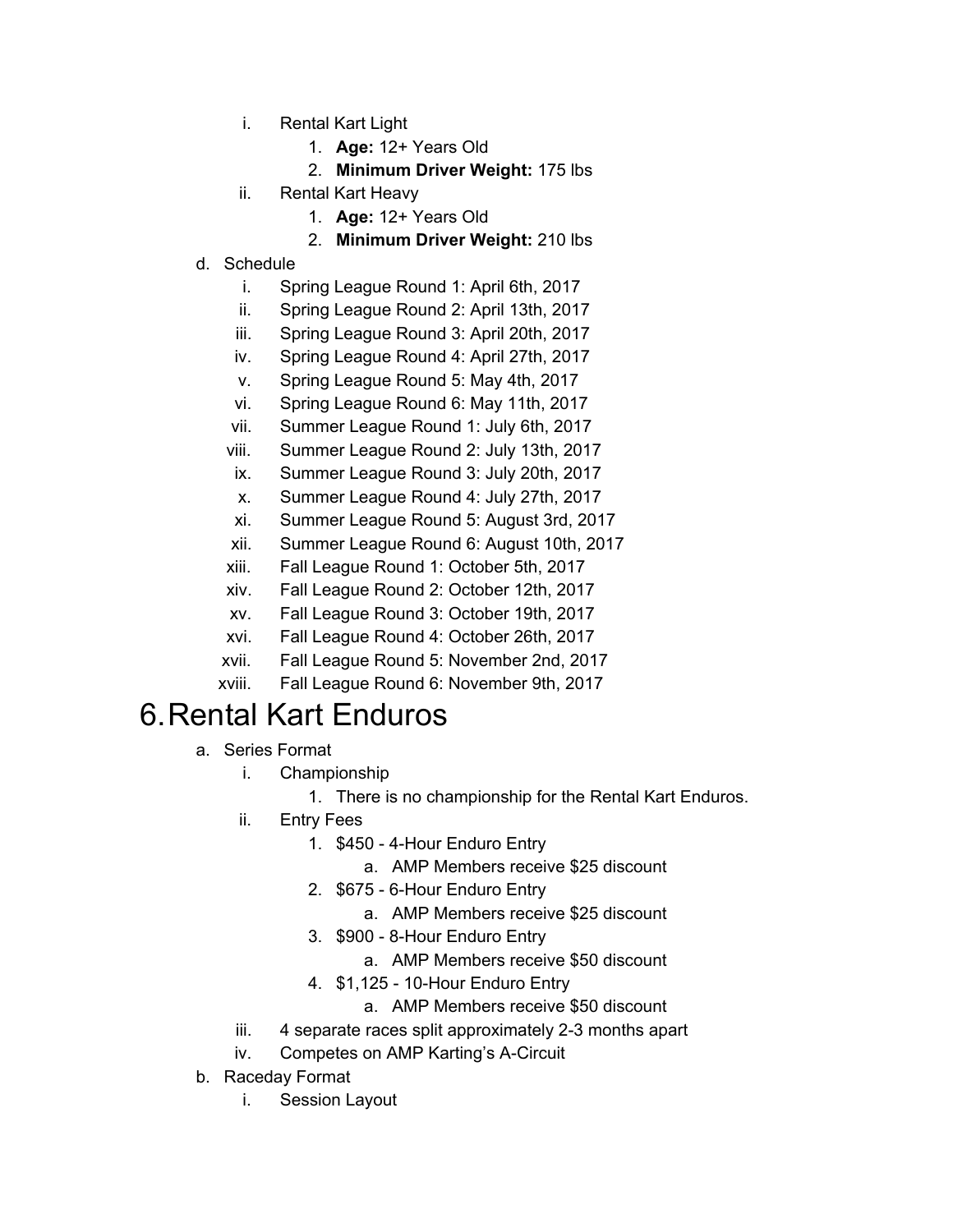- 1. Day Prior to Enduro:
	- a. Teams can purchase highly discounted public karting sessions
- 2. Qualifying
- 3. Race
- ii. Drivers Meeting
	- 1. Takes place prior to Qualifying
	- 2. Mandatory for all drivers
		- a. If team misses drivers meeting, they will start at the back of each race regardless of where they qualify
- iii. Podium Presentations
	- 1. Top 3 Finishers from Race
- iv. Time Schedule
	- 1. Varies per each race due to varying race lengths
- c. Class Structure
	- i. Rental Kart Light
		- 1. **Age:** 12+ Years Old
		- 2. **Minimum Driver Weight:** 175 lbs
	- ii. Rental Kart Heavy
		- 1. **Age:** 12+ Years Old
		- 2. **Minimum Driver Weight:** 210 lbs
- d. Schedule
	- i. 4-Hour Winter Enduro: February 4th, 2017
	- ii. 6-Hour Spring Enduro: April 22nd, 2017
	- iii. 8-Hour Summer Enduro: July 1st, 2017
	- iv. 10-Hour Fall Enduro: October 21st, 2017

## <span id="page-9-0"></span>7.2017-2018 Winter Kart Series

- a. Series Format
	- i. Championship
		- 1. The Final for each Round dictates the points each driver receives from a round.
		- 2. The best 3 of 4 point totals will count towards a driver's championship, and the lowest 2 point totals are dropped, with the exception of Major DQs that cannot be dropped.
	- ii. Entry Fees
		- 1. \$65 Pre-Entry Single Class, Single Driver
		- 2. \$15 Off Entry AMP Members
		- 3. \$15 Late Fee Added onto Entries registered on day of event
		- 4. \$25 Second Class, Same Driver Entry
			- a. Does not receive late fee added on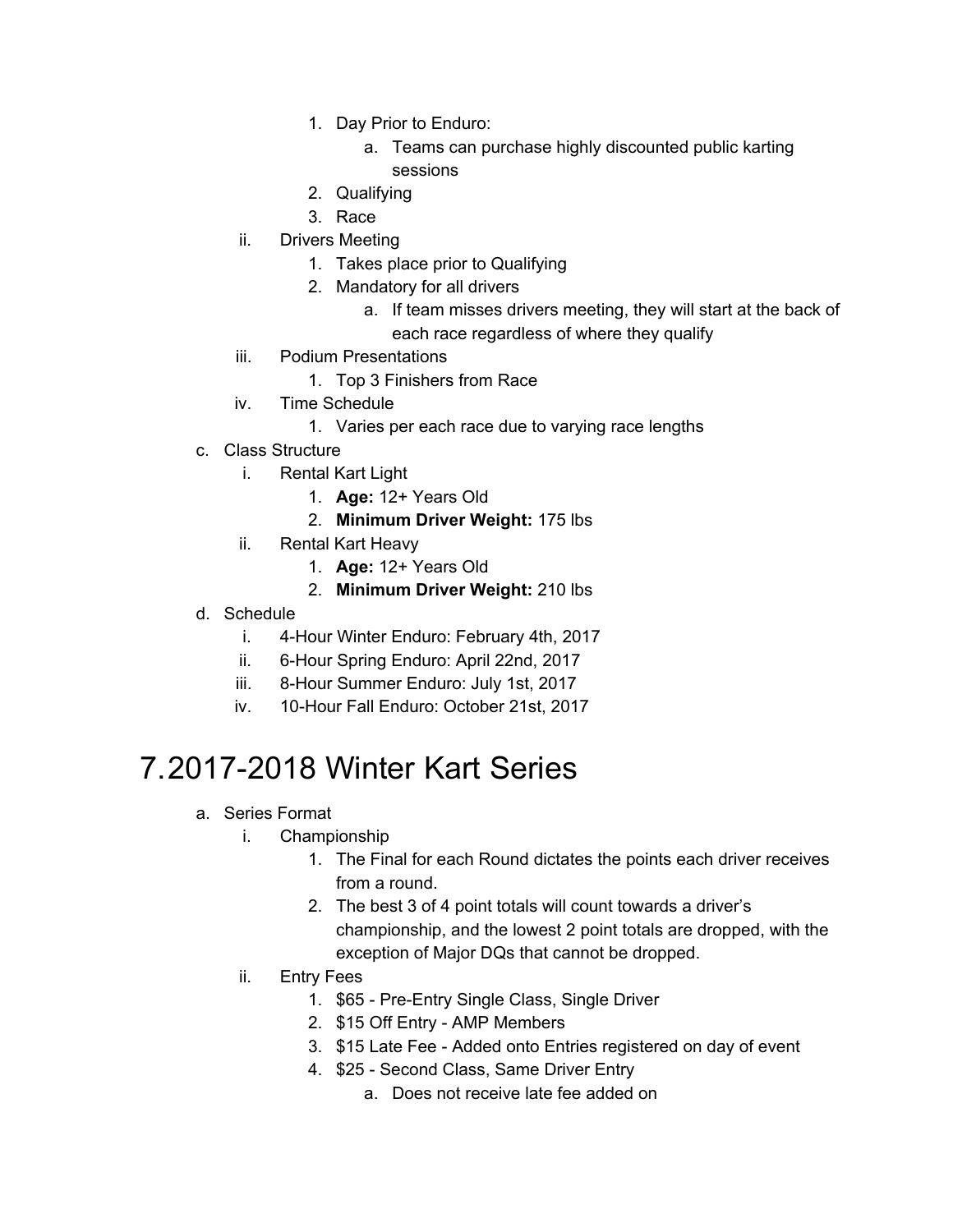- 5. \$125 Pro Concession Class Entry
	- a. Includes kart and helmet rental
- iii. Pit Passes
	- 1. \$12 Non-Members Ages 11 & Over
	- 2. \$8 AMP Members, Dawsonville Residents, or Non-Members Aged 7 - 11
	- 3. FREE Children ages 6 & Under
- iv. Series runs once a month on Saturdays from November to February
- v. Competes on AMP Karting's A-Circuit
- b. Raceday Format
	- i. Session Layout
		- 1. Practice 1 (5 7 Minutes)
		- 2. Practice 2 (5 7 Minutes)
		- 3. Qualifying (6 Minutes)
		- 4. Pre Final (8 10 Laps)
		- 5. Final (12 15 Laps)
	- ii. Drivers Meeting
		- 1. Takes place in between Qualifying and Pre Final
		- 2. Mandatory for all drivers
		- 3. Touches on any rule changes
	- iii. Podium Presentations
		- 1. Top 3 Finishers from Final for all classes except Pro Concession
		- 2. Top 3 from Total Points given from all 3 Heats in Pro Concession
	- iv. Time Schedule
		- 1. Varies from Race-to-Race based on Run Groups and Turnout Per Class
- c. Class Structure
	- i. Comer Kid Kart
		- 1. **Age:** 5 8 Years Old
		- 2. **Engine:** Comer C50
		- 3. **Minimum Weight:** 150 lbs
		- 4. **Gas:** Sunoco 90 from AMP Fuel Center
		- 5. **Tire:** MG "HZ" Red 4.5/4.5
	- ii. TaG Rookie
		- 1. **Age:** 7 10 Years Old
		- 2. **Engine:** Rotax Micro Max / IAME Mini Swift (16mm Header)
		- 3. **Minimum Weight:** Rotax 230 lbs / IAME 225 lbs
		- 4. **Gas:** Sunoco 98 from AMP Fuel Center
		- 5. **Tire:** MG "HZ" Red 4.5/4.5
	- iii. TaG Cadet
		- 1. **Age:** 8 12 Years Old
		- 2. **Engine:** IAME Mini Swift
		- 3. **Minimum Weight:** 245 lbs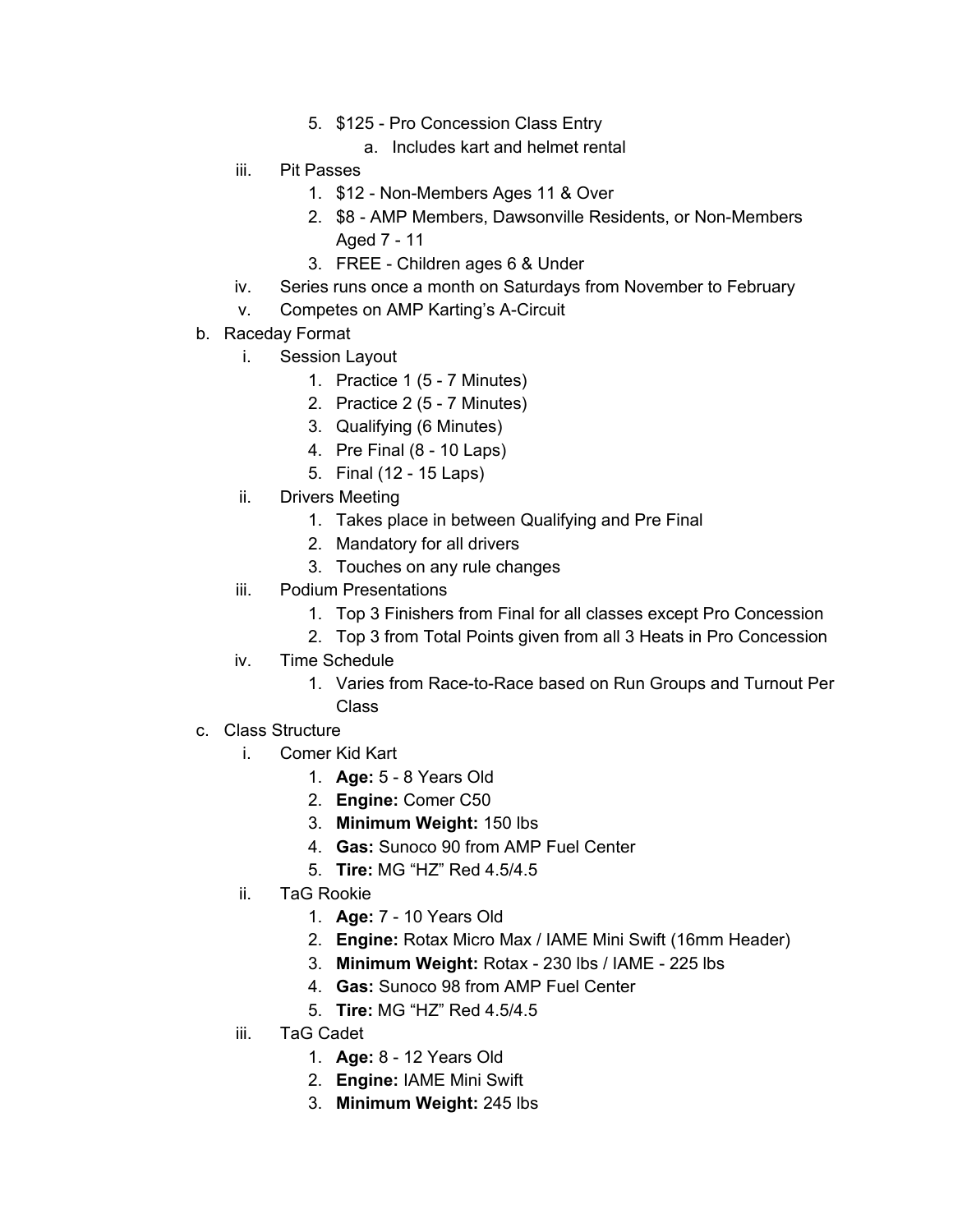- 4. **Gas:** Sunoco 98 from AMP Fuel Center
- 5. **Tire:** MG "HZ" Red 4.5/4.5
- iv. TaG Junior
	- 1. **Age:** 12 16 Years Old
	- 2. **Engine:** IAME X30 (29 mm Header) / IAME Leopard (25 mm Header) / Rotax Junior Max / Rotax Junior Max EVO
	- 3. **Minimum Weight:** X30 & Leopard 320 lbs / Rotax Pre-EVO & Rotax EVO – 330 lbs
	- 4. **Gas:** Sunoco 98 from AMP Fuel Center
	- 5. **Tire:** MG "FZ" Yellow 4.5/7.1
- v. TaG Senior
	- 1. **Age:** 15+ Years Old
	- 2. **Engine:** IAME X30 / IAME Leopard / Rotax Senior Max / Rotax Senior Max EVO / PRD Fireball
	- 3. **Minimum Weight:** X30 & Leopard 375 lbs / PRD, Rotax Pre-EVO, & Rotax EVO – 360 lbs
	- 4. **Gas:** Sunoco 98 from AMP Fuel Center
	- 5. **Tire:** MG "FZ" Yellow 4.5/7.1
- vi. TaG Master
	- 1. **Age:** 32+ Years Old or 18+ Years Old at 200+ lbs with gear
	- 2. **Engine:** IAME X30 / IAME Leopard / Rotax Senior Max / Rotax Senior Max EVO / PRD Fireball
	- 3. **Minimum Weight:** X30 & Leopard 400 lbs / Rotax Pre-EVO, Rotax EVO, & PRD – 385 lbs
	- 4. **Gas:** Sunoco 98 from AMP Fuel Center
	- 5. **Tire:** MG "FZ" Yellow 4.5/7.1
- vii. LO206 Kid Kart
	- 1. **Age:** 5 8 Years Old
	- 2. **Engine:** Briggs & Stratton LO206 Junior
	- 3. **Minimum Weight:** 200 lbs
	- 4. **Gas:** Sunoco 90 from AMP Fuel Center
	- 5. **Tire:** MG "HZ" Red 4.5/4.5
- viii. LO206 Cadet
	- 1. **Age:** 8 12 Years Old
	- 2. **Engine:** Briggs & Stratton LO206 w/ Green Slide
	- 3. **Weight:** 265 lbs
	- 4. **Gas:** Sunoco 90 from AMP Fuel Center
	- 5. **Tire:** MG "HZ" Red 4.5/4.5
- ix. LO206 Junior
	- 1. **Age:** 12 16 Years Old
	- 2. **Engine:** Briggs & Stratton LO206 w/ Yellow Slide
	- 3. **Weight:** 310 lbs
	- 4. **Gas:** Sunoco 90 from AMP Fuel Center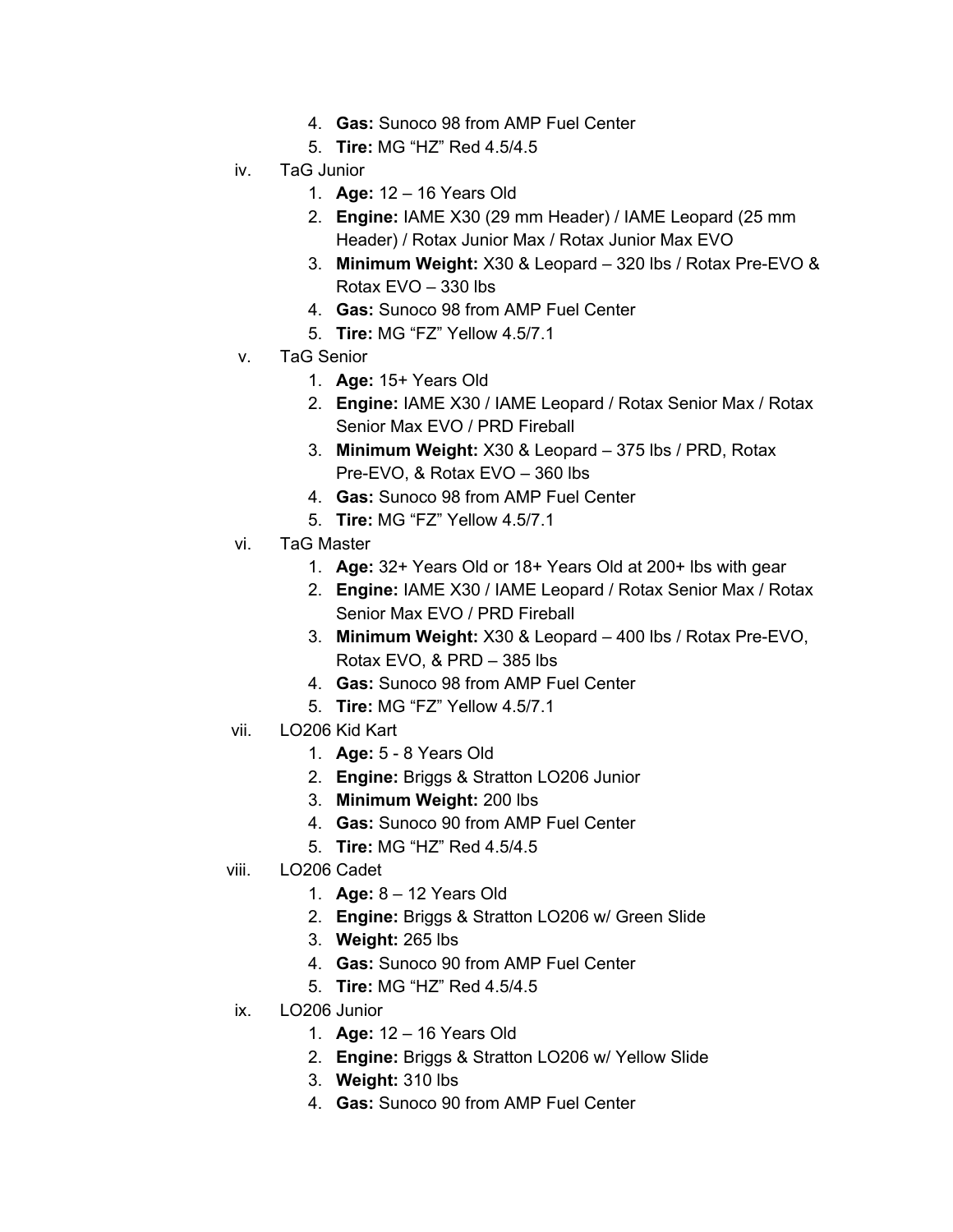- 5. **Tire:** MG "HZ" Red 4.5/7.1
- x. LO206 Senior
	- 1. **Age:** 15+ Years Old
	- 2. **Engine:** Briggs & Stratton LO206
	- 3. **Weight:** 360 lbs
	- 4. **Gas:** Sunoco 90 from AMP Fuel Center
	- 5. **Tire:** MG "HZ" Red 4.5/7.1
- xi. LO206 Master
	- 1. **Age:** 32+ Years Old OR 18+ Years Old at 200+ lbs w/ Driving Gear
	- 2. **Engine:** Briggs & Stratton LO206
	- 3. **Weight:** 390 lbs
	- 4. **Gas:** Sunoco 90 from AMP Fuel Center
	- 5. **Tire:** MG "HZ" Red 4.5/7.1
- xii. Pro Concession Light
	- 1. **Age:** 12+ Years Old
	- 2. **Minimum Driver Weight:** 135 lbs
- xiii. Pro Concession Medium
	- 1. **Age:** 12+ Years Old
	- 2. **Minimum Driver Weight:** 175 lbs
- xiv. Pro Concession Heavy
	- 1. **Age:** 12+ Years Old
	- 2. **Minimum Driver Weight:** 210 lbs
- xv. Local Option Clause
	- 1. If you have 4 or more pre-registered racers ready to compete in a class not listed, a separate run group will be made for you.
	- 2. This is on a race-to-race basis and is only offered at AMP's discretion, so please contact AMP Race Director Xander Clements at [Xander@100mphlunch.com](mailto:Xander@100mphlunch.com) to check availability.
- d. Schedule
	- i. Round 1: November 11th, 2017
	- ii. Round 2: December 9th, 2017
	- iii. Round 3: TBD January, 2018
	- iv. Round 4: TBD February, 2018
	- v. Championship Banquet: TBD February, 2018

## <span id="page-12-1"></span><span id="page-12-0"></span>8.On-Track Activity

#### a. Practice

i. Each driver MUST practice with their designated group. Going out on track in the incorrect group for practice could result in a loss of practice privileges for the rest of the event and possibly a DQ from qualifying.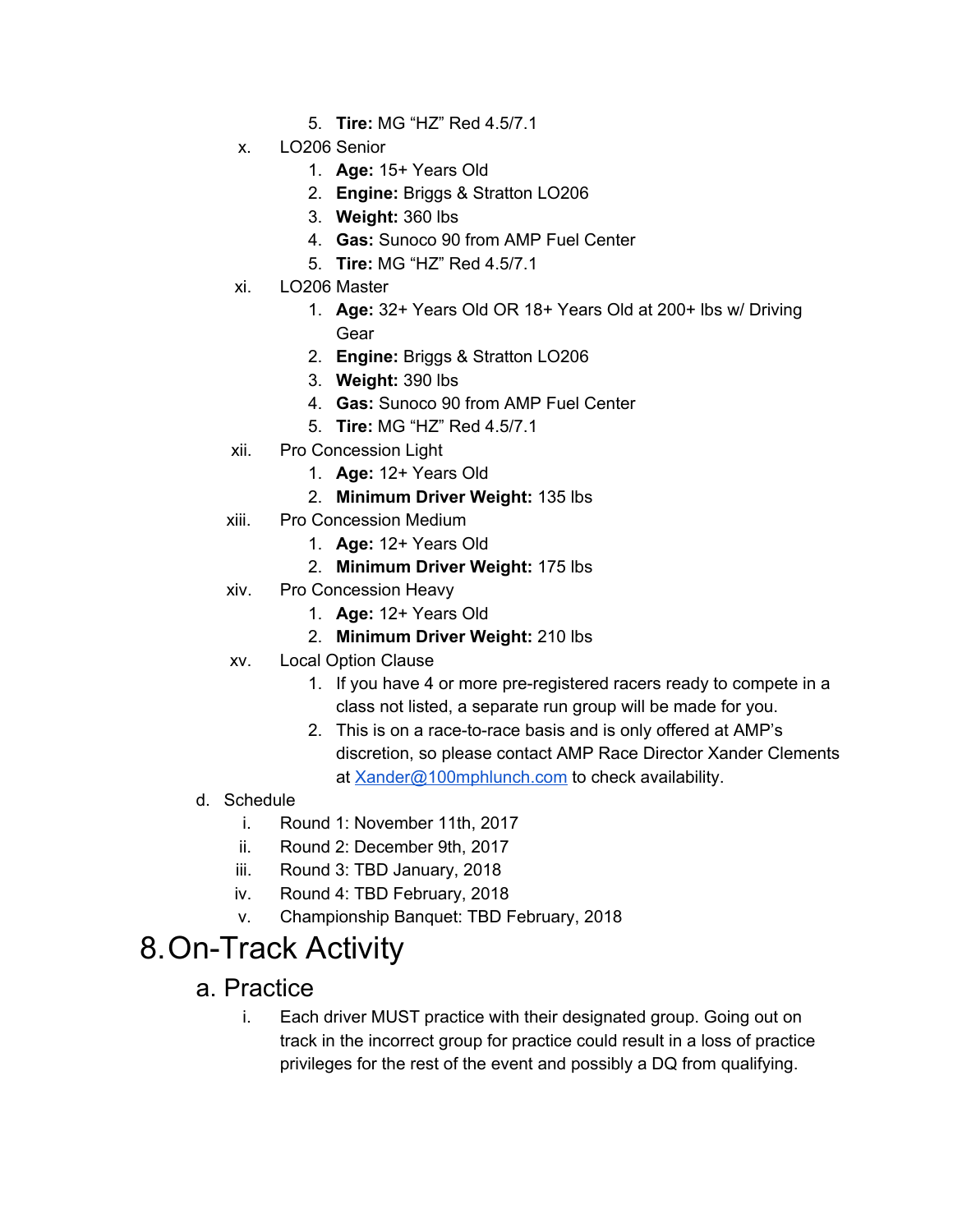1. Drivers can be exempt from this rule if they are competing in two classes and both classes are combined for practice.

#### <span id="page-13-0"></span>b. Hot Pit

i. AMP does not offer a hot pit, and so once a driver exits the track in a session, he or she CANNOT re-enter the track in the same session.

#### <span id="page-13-1"></span>c. Grid

- i. For any race session, as soon as the grid steward begins sending karts out on track you have 90 seconds to leave the grid and enter the racetrack.
	- 1. If you have not left the grid 90 seconds after karts are sent out, then you will not be allowed to join the race.
	- 2. This rule does not apply to qualifying or practice, as for those sessions you may leave the grid at anytime.
	- 3. You must be on the grid, off of a kart stand, for this rule to count. If your kart is not off of the stand or on the grid when karts are sent, you cannot enter the track for a race session.

### <span id="page-13-2"></span>d. Qualifying

i. No bump-drafting is allowed in qualifying.

### <span id="page-13-3"></span>e. Race Starts

- i. After exiting the grid, drivers will be expected to form up into rows of two before they enter the last turn.
	- 1. No full lap warmups for any class; all classes should begin to slow down roughly halfway through the course to grid up and prepare for a start.
	- 2. Any driver who does not exit the grid immediately will be given 90 seconds to enter the track. After 90 seconds are up, the grid will close and no karts will be allowed to enter the track.
	- 3. Only one false start to the race will be given, meaning two attempts including the first time around. However, if the field is waiting on a driver late leaving the grid (but within the 90 second rule) the field will be waved around for another attempt that does not count against the total number of restarts.
	- 4. If a kart stalls under pacing, the field will also be given the false start signal without it counting against the total number of start attempts UNLESS it is found before the field exits the last corner that the stalled kart cannot be restarted to rejoin the field. If the stalled kart can be restarted and is restarted within the time it takes for the field to make a circuit around for another attempt, the kart will be allowed to rejoin the field into its original starting position and the waved off starts prior to the kart getting into its position will not count towards the two attempt total.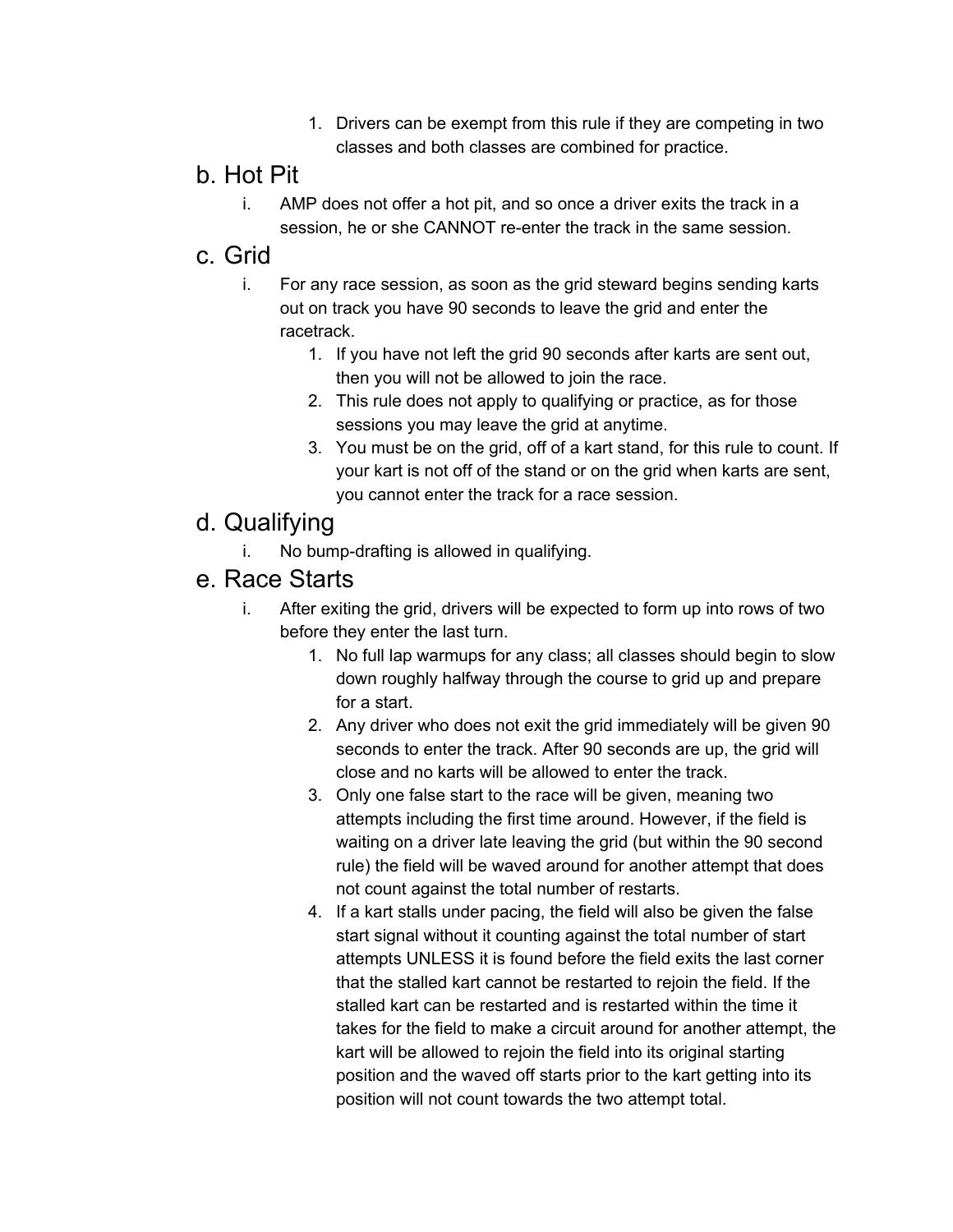- ii. The pole sitter must bring the field to the green flag at a slow and steady pace meeting the specifications outlined below for a clean start:
	- 1. Inside the tram lanes
	- 2. Not accelerating before the leaders reach the acceleration cones, designated in the drivers' meeting by the race director.
	- 3. Grouped nose-to-tail throughout most if not all of the field
	- 4. Pole sitter nosing ahead and not trailing behind 2nd place's front bumper.
- iii. If the pace is too fast, the field is not together, or the starter simply believes it would not be safe to start the race, the start will be waved off.
	- 1. When the start is waved off, the red and yellow flags will be waved to signal a false start.
	- 2. If running A-Circuit with or without bus stop, the drivers will take the cut-through at the exit of Turn 1 to make a second attempt at starting the race, and slow their pace back down entering the final turn.
	- 3. If running B-Circuit or Super B-Circuit, the drivers will pace around the entire circuit, and begin to slow their pace down as they exit A-Circuit Turn 4.
- iv. On the second start attempt, the green flag will be given no matter what, and penalties will be addressed afterwards based off AMP's camera system.
	- 1. AMP has the discretion to keep the footage from its cameras private. No driver has the right to see any footage from AMP's camera system.

#### <span id="page-14-0"></span>f. Racing

- i. It is the passing driver's responsibility to complete the pass safely.
	- 1. However, if the passing driver is halfway alongside the driver being passed before the turn in point of a corner, then he and the driver being passed both have the **right to be there**.
		- **a. Right to be there** the driver(s) alongside you through a turn, from corner entry to corner exit, must give you at least one car or kart width of room to take the turn, due to you position your car or kart at least halfway alongside their car or kart before corner entry.
		- b. If two or more drivers both have a **right to be there** entering a corner, an invisible line is drawn splitting the racetrack in half. If either driver impedes over that line and either initiates contact or forces the other driver off their adjusted racing line, then they will be penalized.
			- **i. Example A:** Kart A has given Kart B the minimum room required, which is one kart width, in order for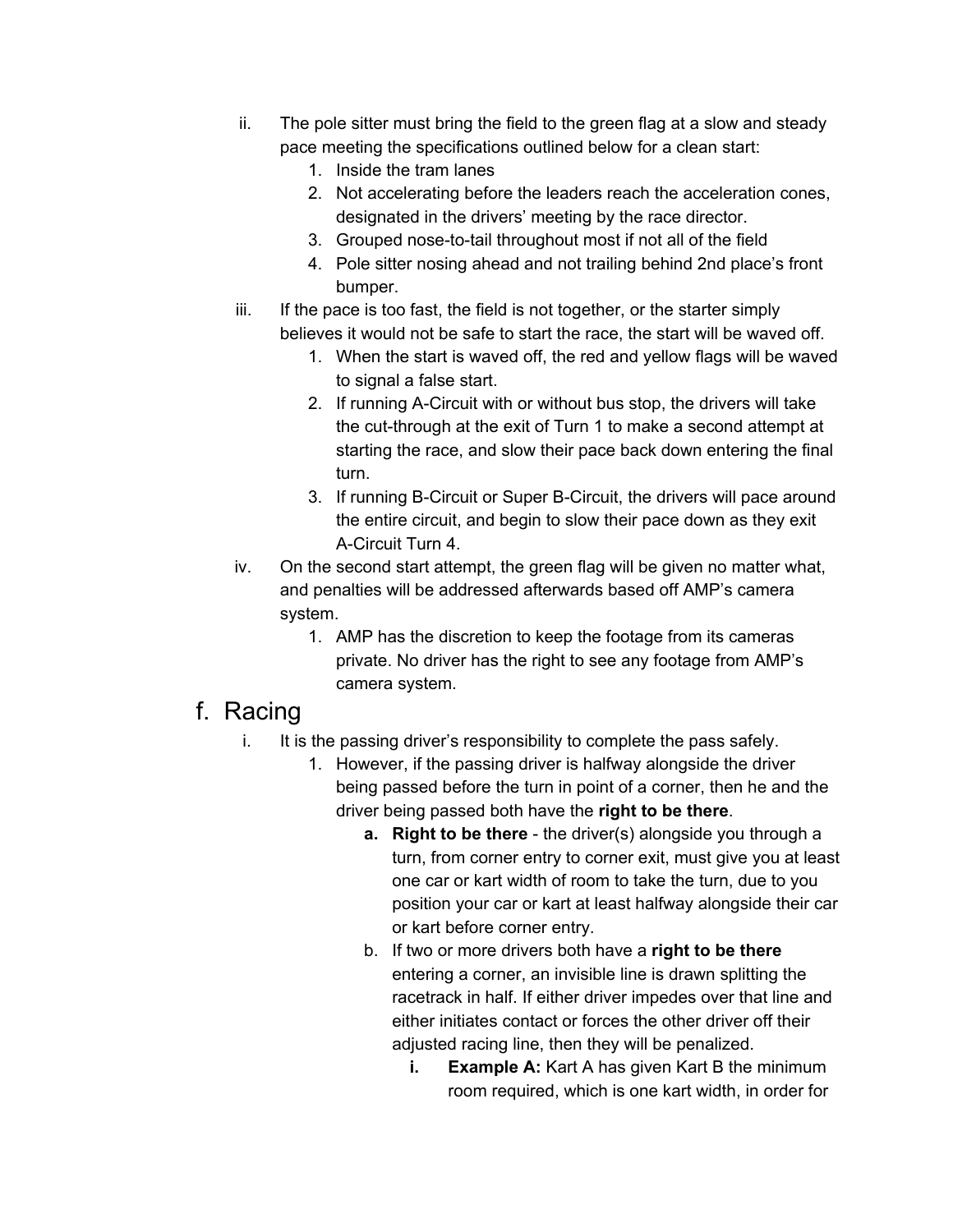Kart B to take the corner. However, Kart B initiated contact with Kart A even though he did not need to make contact to take the turn on the racing surface. Therefore, Kart B is at fault.



FIGURE 2

**ii. Example B:** Kart A has **not** given Kart B the minimum room required for Kart B to take the corner on the racing surface without contact, forcing Kart B to put two tires off of the racing surface. Therefore, Kart A is at fault.



FIGURE 3

- ii. Kart-to-Kart contact
	- 1. This will almost immediately mandate a post-race penalty for the parties involved, or the party who initiated the contact.
	- 2. Front-to-rear contact in a braking zone or throughout a corner, also known as **punting**, is strictly prohibited.
		- **a. Example:** Driver A punts Driver B. Driver A at a minimum penalty is placed behind Driver B in the results of the race. However, Driver A can prevent this from happening by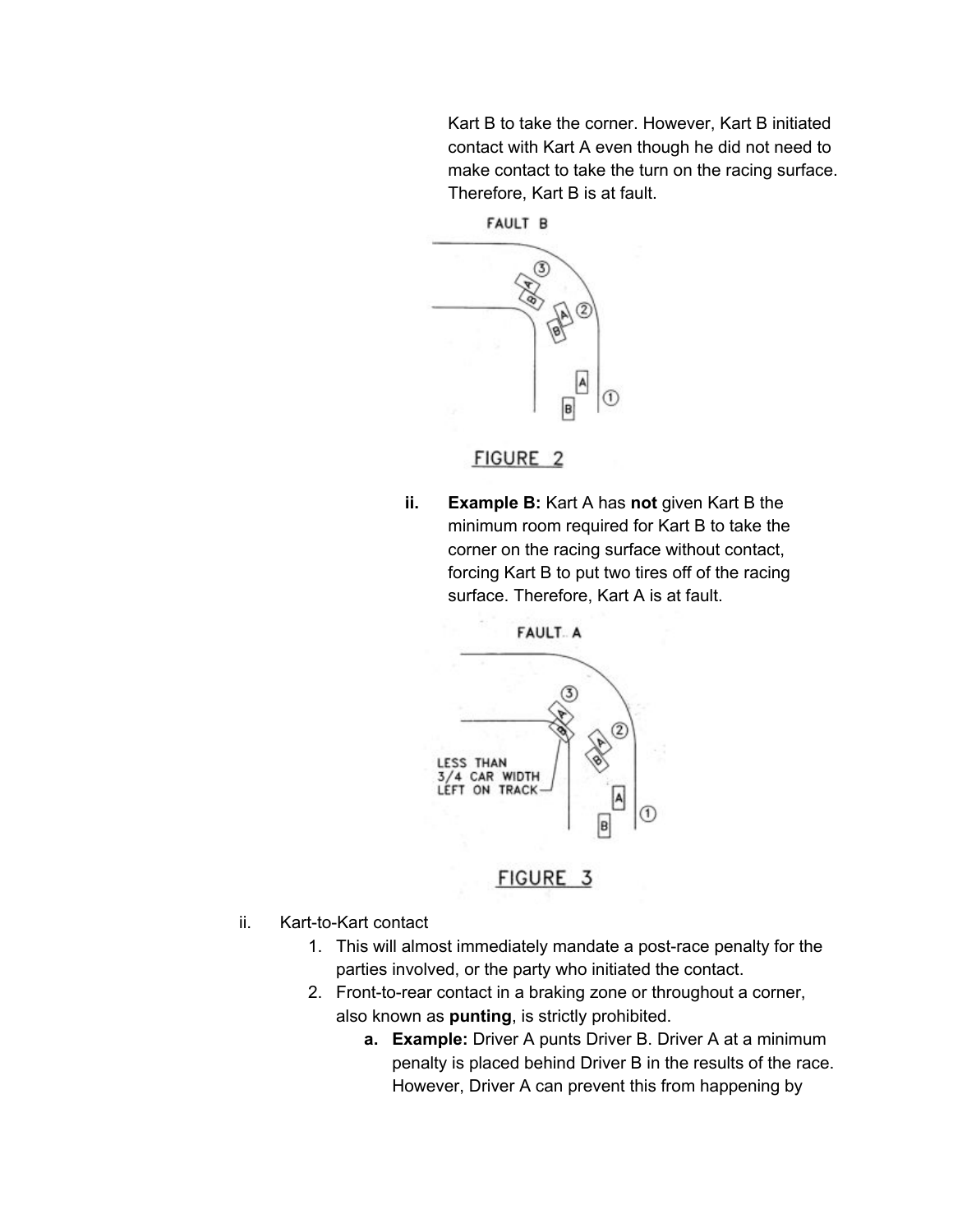allowing Driver B to overtake Driver A. This erases the penalty and reverses positions to back how they were before the contact, so long as the race director deems the contact as **non-malicious**.

- i. If the contact is deemed **malicious** or **intentional**, then Driver A would be disqualified from the race for unsportsmanlike conduct on the track.
- 3. Bump-drafting is an exception to this rule
	- a. HOWEVER, the pushing driver must stop bumping by the time the drivers enter the braking zone, designed by the number 3 markers or other item deemed by the race director.
- 4. Penalties will be given according to the standards set in the Penalties section, found below.
- iii. Course Cutting
	- 1. The track is defined by the white lines on the left and right hand side.
	- 2. Penalties will be given according to the guideline set in the Penalties section.
	- 3. Drivers who put more than two tires into the runoff sections of the racetrack in qualifying will have those specific laps discounted.

### <span id="page-16-0"></span>g. Inclement Weather

- i. AMP Racedays WILL race in the rain, barring any thunder or lightning.
	- 1. There is a 30-minute clock from the last thunder or lightning strike that determines when the track is safe to be ran.
		- a. The clock is reset every time a new thunder or lightning strike occurs.
- ii. Rain Tires
	- 1. AMP has an open rain tire rule, although all rain tires must be cut by the manufacturer, and not by the racer.
- iii. There are three set conditions for AMP's racetrack:
	- 1. Dry
		- a. Slick tires only allowed on track
	- 2. Drivers' Option (Damp track)
		- a. Slick tires or Pre-Cut Rain tires
		- b. Rain tires must be cut by manufacturer
	- 3. Wet (Standing Water)
		- a. Pre-Cut Rain tires only allowed on track
		- b. Rain tires must be cut by manufacturer
- iv. In the event that the track is changing from one condition to another and the raceday is in the midst or starting official sessions (practice sessions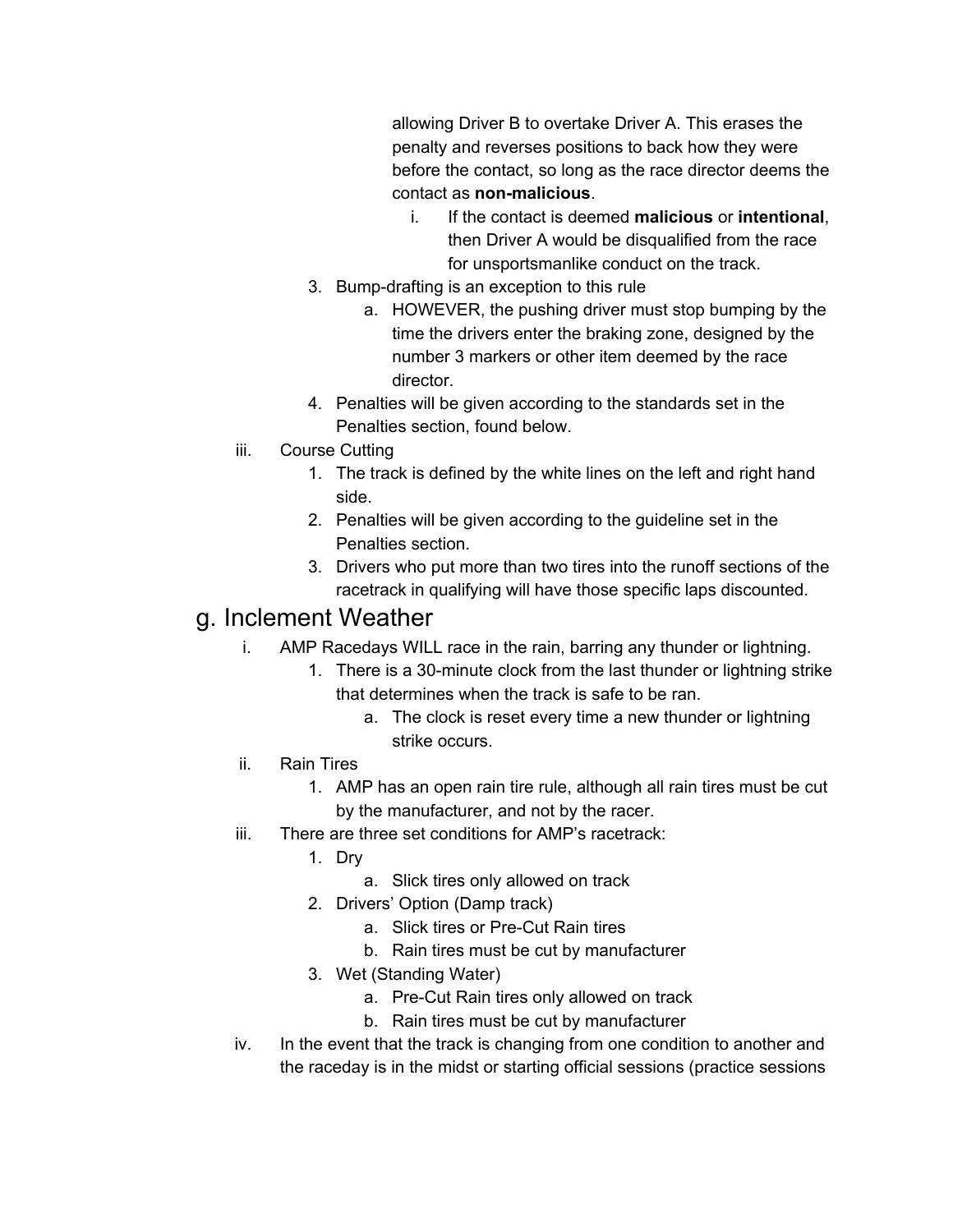do not count), a 20-minute break will be given once the condition change is announced by the race director.

- 1. At the conclusion of the 20-minute break, on-track activities will re-commence, and the grid steward will release karts from the grid for the next session.
- 2. Once the grid steward releases karts at the conclusion of the break, the 90 second-rule applies.
- 3. A race director can prevent this by announcing the change during a break in racing action, such as at the beginning of the day, during the drivers' meeting, or during the lunch break.

# <span id="page-17-1"></span><span id="page-17-0"></span>9.Post-Race Activity

### a. Scaling

- i. All drivers MUST scale their karts and meet the minimum weight for their class after qualifying and any race sessions.
	- 1. Failure to do so in any session will result in being disqualified from that session.
- ii. All drivers must shut off their engines to roll down the hill towards the scales and tech area
- iii. Drivers must get out of the karts and PUSH onto the scales
	- 1. Rolling onto the scales may result in a post-race penalty
- iv. If the driver is underweight on the scales, then he/she will be given the opportunity to roll off the scales and push back on for one more attempt.
	- 1. If after two attempts the driver is still underweight, that driver will be disqualified from that session.

### <span id="page-17-2"></span>b. Podium Presentations

- i. After each class's results are made official, at the end of the raceday, awards will be presented to the top 3 finishers in each class
	- 1. While driving suits and helmets are not mandatory for podiums, they are requested.

### <span id="page-17-3"></span>c. Scoring

- i. Points are set by the WKA Point Structure.
	- 1. Local Option Classes do NOT receive any points, nor do they compete for a championship
- ii. Results are posted online after the event is complete.
	- 1. Appeals on the results must be submitted within 72 hours of results being posted via e-mail to AMP Race Director Xander Clements, at [Xander@100mphlunch.com](mailto:Xander@100mphlunch.com)
- iii. Championship
	- 1. In the event of a tie in points, the tiebreakers are as follows
		- a. The highest drop between the drivers
		- b. The highest number of 1st place finishes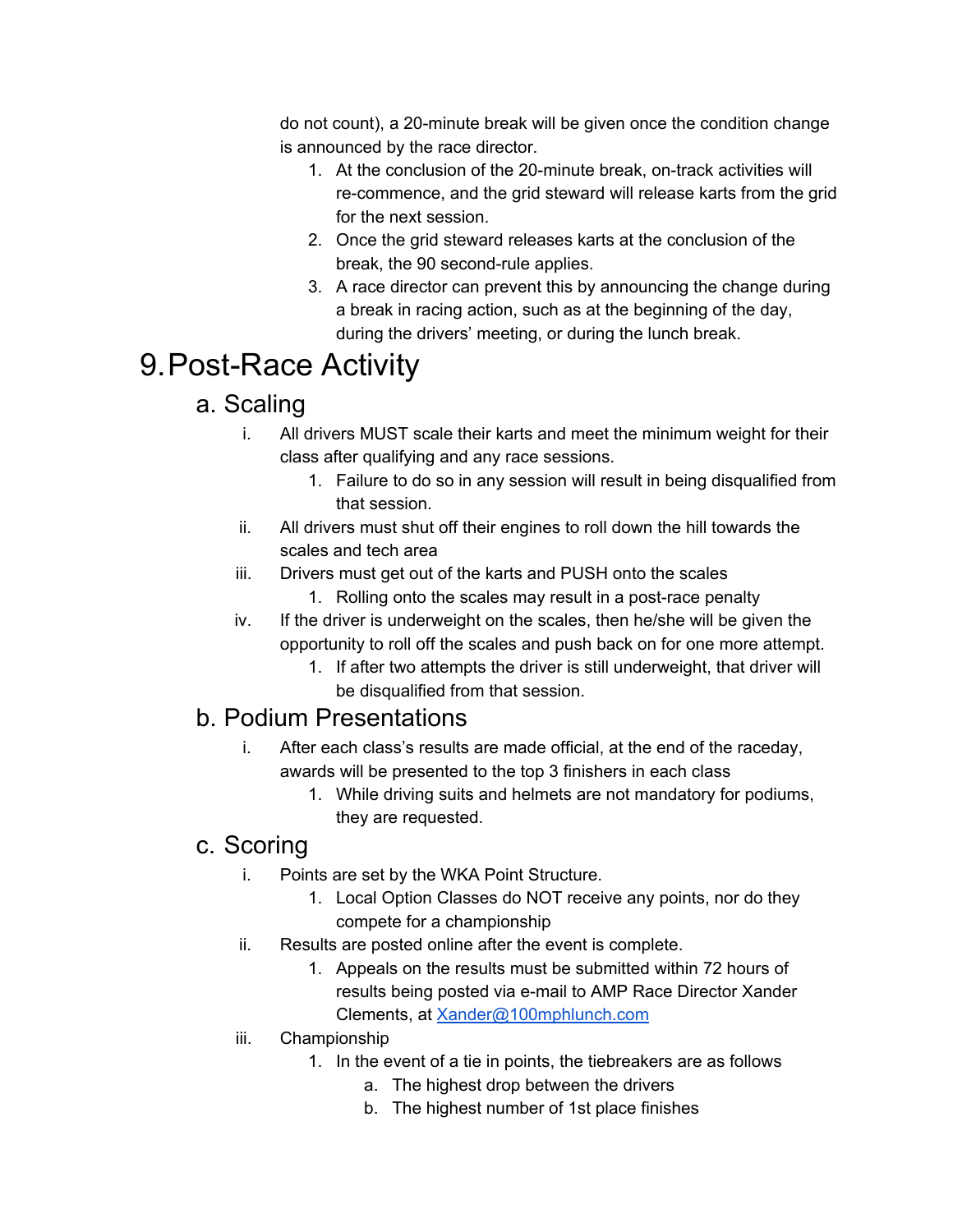- c. The highest number of 2nd place finishes, then 3rd place, etc.
- 2. Points are calculated through the WKA rulebook, with one exception.
	- a. Drivers who fail to finish a race will be counted towards the total field bonus for each driver.
		- i. Ex: If a driver fails to finish and is scored in last in 14th, then there will be 14 points added to every driver's total, rather than 13 or less.
- 3. Disqualifications are classified into two categories:
	- a. Minor DQ: This type of DQ is droppable in a championship total. Examples below include:
		- i. Weighing below minimum weight in post-race tech inspection.
		- ii. Not weighing after the Final.
		- iii. Safety DQ or DQ due to Pre-Tech (nut not safety clipped)
	- b. Major DQ: This type of DQ is NOT droppable in a championship total. Examples below include:
		- i. Technical cheating or DQ caught in post-race tech, such as tire treatment, fuel treatment, or illegal engine parts or part sizes.
			- 1. The WKA Tech Manual will be used to define illegal treatment and other illegal methods for all classes, with the exception of engine parts in the Briggs and Stratton LO206 classes -- those will use the Briggs and Stratton LO206 Rulebook for that.
		- ii. Unsportsmanlike conduct on-track.
		- iii. Unsportsmanlike conduct off-track.

### <span id="page-18-0"></span>d. Penalties

- i. Based on conduct on or off the track, the race director may issue a post-race penalty to a driver.
- ii. Race Starts
	- 1. For every tire that is outside of the tram lanes at the drop of the green flag, there will be a one second penalty given. (Example: 2 tires outside of the tram lanes = 2 second penalty)
	- 2. Drivers deemed to be either jumping the start or pushing one lane ahead of the other will be given a 4 second penalty.
		- a. Jumping the start is defined by either accelerating by a significant distance prior to reaching the punch-off cones,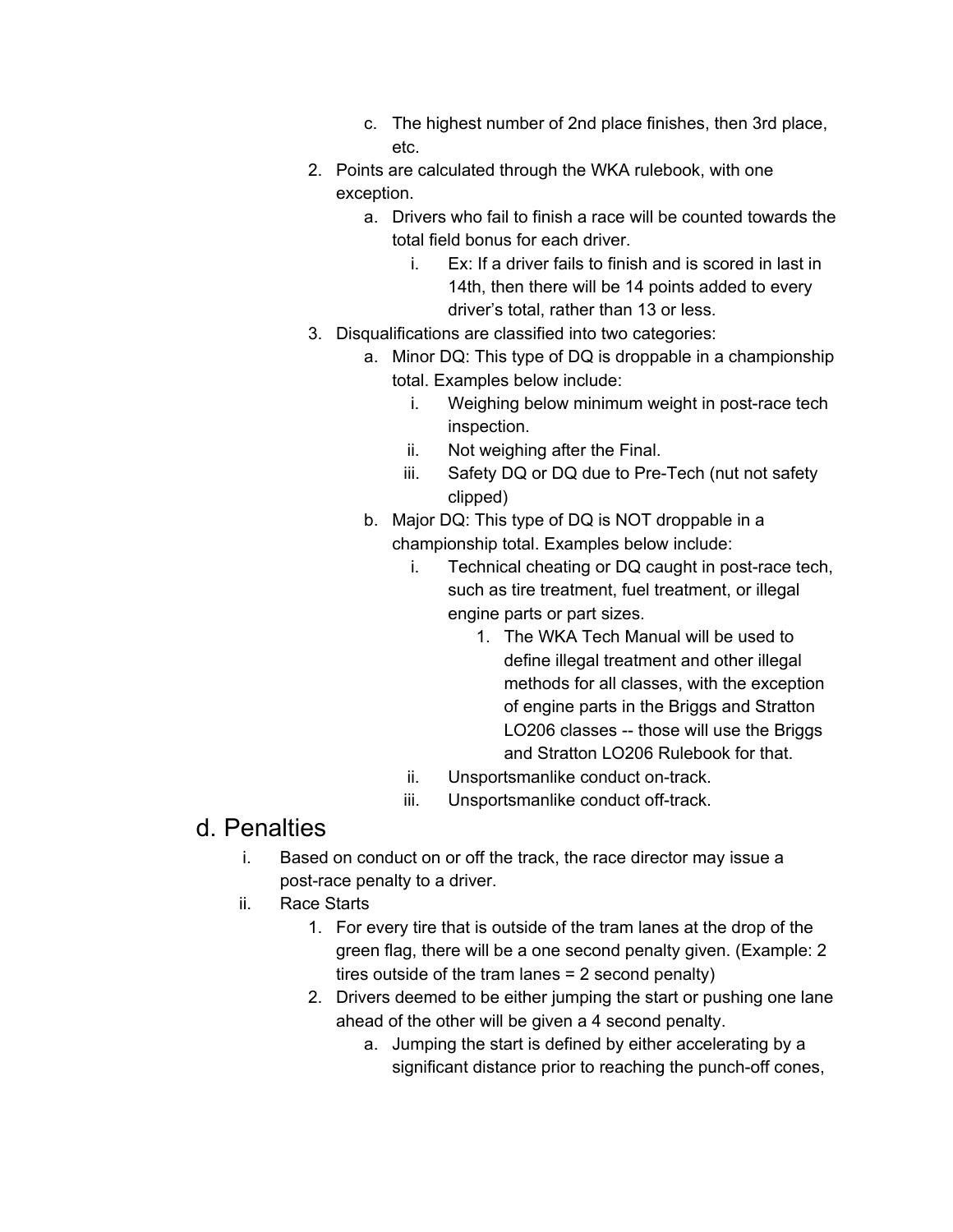the outside lane creeping ahead of the inside lane at the punch-off cones by a significant distance, or both.

- iii. Course Cutting / Run-Off Abuse
	- 1. 1st Offence: Warning (Furled/Pointed Black Flag)
	- 2. Further Offences:: 2-Second Time Penalty Per Incident
	- 3. Note that this offence system is at the discretion of the race director.
		- a. However, if all four tires leave the racing surface to either gain time, maintain time, or gain positioning on a driver to overtake, this will automatically go to the penalty tree.
		- b. Furthermore, if a driver does use the runoff to gain positioning for a pass, the driver will be asked to give back the position by the furled/pointed black flag.
		- c. If the driver fails to do so, even though it may only be a single offence, the passing driver who went off the racing surface to complete pass will be subject to a 2-second penalty.
		- d. This infraction is defined inside the Racing Section underneath Course Cutting.
- iv. Crashes / Incidents
	- 1. A driver deemed at fault for an incident, contact involved or not, will be placed two positions behind the farthest back driver involved in the finishing order.
- v. These penalties include, but are not limited to:
	- 1. Position Penalties
	- 2. Time Penalties
	- 3. Race Disqualification
	- 4. Season Ban
	- 5. Lifetime Ban from premises
- vi. Drivers receiving a penalty will be asked to sign a penalty form stating the information regarding the penalty, including the reason and the specific penalty given.
	- 1. Once signed, the slip will be posted underneath the race results in the designated race results location.
	- 2. If AMP fails to call the penalty within fifteen minutes of the last driver receiving the checkered flag, or fails to give the driver the penalty slip within thirty minutes of the last driver receiving the checkered flag, the penalty is nullified.

### <span id="page-19-0"></span>e. Post-Race Tech Inspection

i. ALL drivers are subject to post-race tech inspection on anything within the rulebooks utilized for their class, however, Atlanta Motorsports Park may only tech top-finishing drivers and a random finisher for the sake of time.